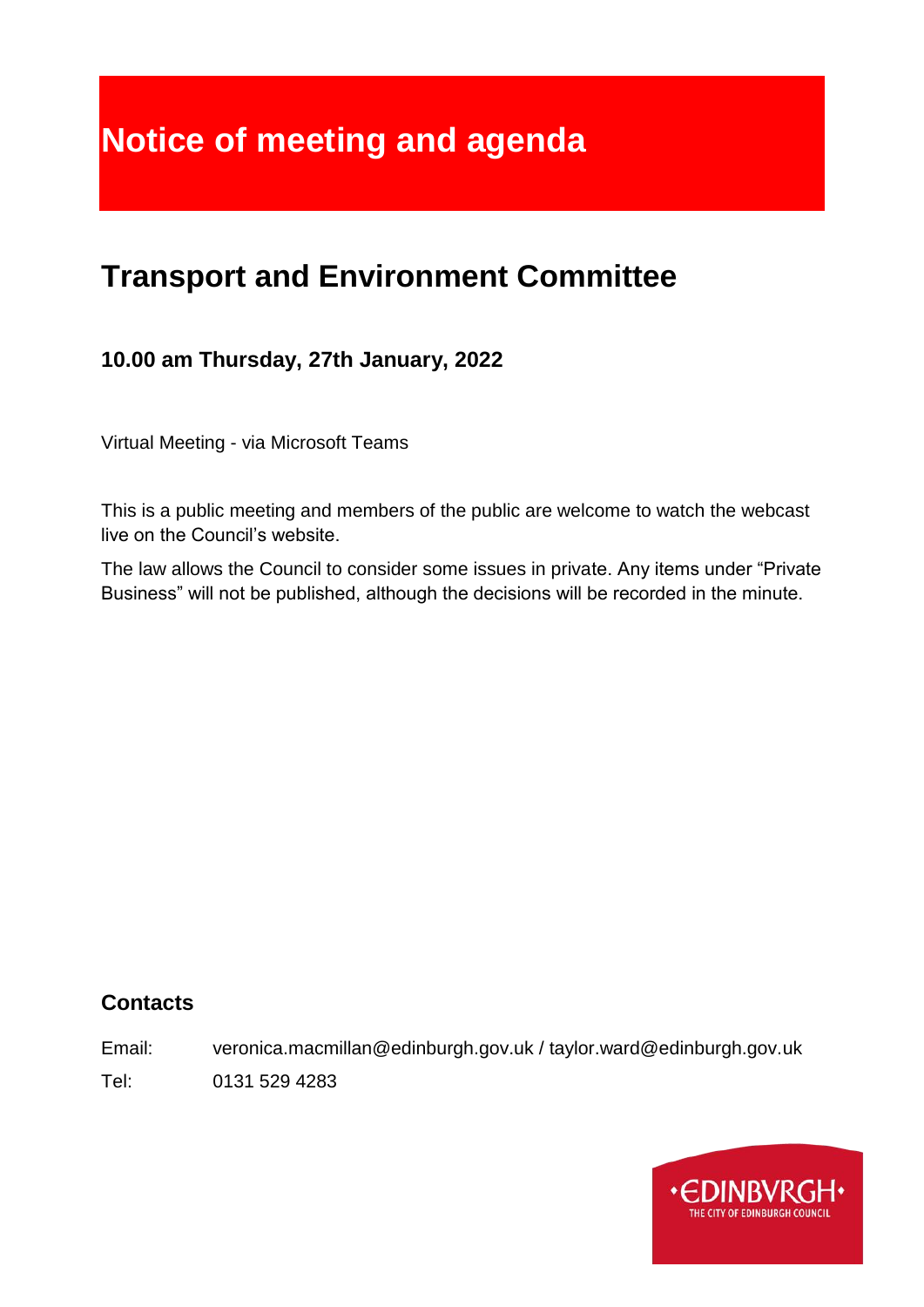# **1. Order of Business**

**1.1** Including any notices of motion and any other items of business submitted as urgent for consideration at the meeting.

#### **2. Declaration of Interests**

**2.1** Members should declare any financial and non-financial interests they have in the items of business for consideration, identifying the relevant agenda item and the nature of their interest.

#### **3. Deputations**

**3.1** If any.

#### **4. Minutes**

| 4.1                 | Minute of the Transport and Environment Committee of 11<br>November 2021 – submitted for approval as a correct record | 7 - 24    |  |
|---------------------|-----------------------------------------------------------------------------------------------------------------------|-----------|--|
| 4.2                 | Minute of the Transport and Environment Committee of 02<br>December 2021 – submitted for approval as a correct record | $25 - 26$ |  |
| 5. Forward Planning |                                                                                                                       |           |  |
| 5.1                 | <b>Transport and Environment Committee Work Programme</b>                                                             | $27 - 30$ |  |
| 5.2                 | Transport and Environment Committee Rolling Actions Log                                                               | $31 - 70$ |  |

# **6. Business Bulletin**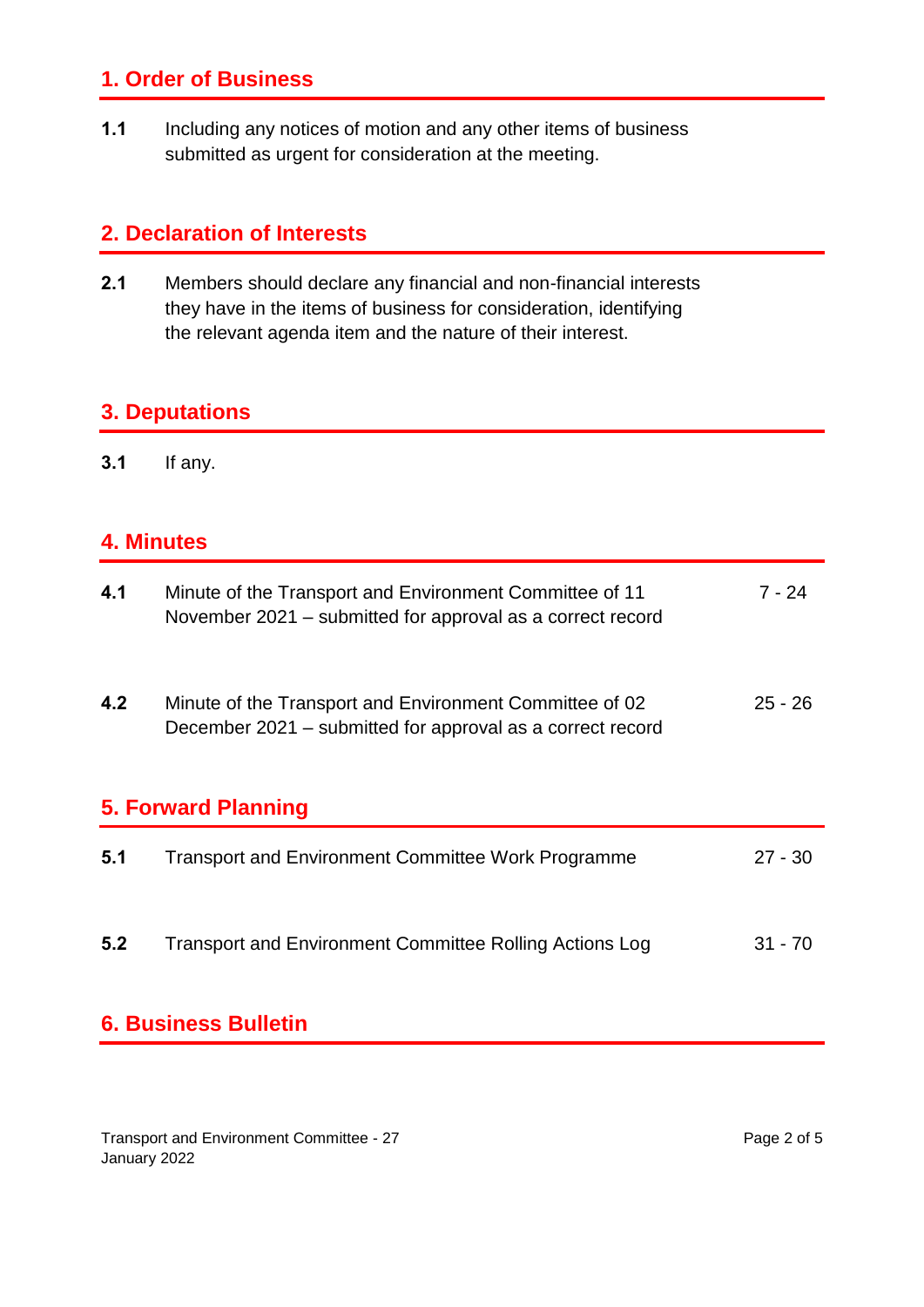# **7. Executive Decisions**

| 7.1 | Petition for Consideration: Improve the original/current traffic<br>calming measures at 60 Spylaw Road, Edinburgh, to make them<br>fit for purpose for this 20mph school and kindergarten zone -<br>Report by the Executive Director of Place | $87 - 94$   |
|-----|-----------------------------------------------------------------------------------------------------------------------------------------------------------------------------------------------------------------------------------------------|-------------|
| 7.2 | West Edinburgh Link - Compulsory Purchase Order - Report by<br>the Executive Director of Place                                                                                                                                                | $95 - 112$  |
| 7.3 | 2021 Air quality annual progress report – Report by the Executive<br>Director of Place                                                                                                                                                        | 113 - 134   |
| 7.4 | LEZ Carbon Impact – Report by the Executive Director of Place                                                                                                                                                                                 | 135 - 158   |
| 7.5 | Objections to TRO/20/20 - 40mph Speed Limit Review - Report<br>by the Executive Director of Place                                                                                                                                             | 159 - 174   |
| 7.6 | Kirkliston Junction Reconfiguration - Report by the Executive<br>Director of Place                                                                                                                                                            | 175 - 182   |
|     |                                                                                                                                                                                                                                               |             |
|     | <b>8. Routine Decisions</b>                                                                                                                                                                                                                   |             |
| 8.1 | Progress Update on the Water Vision and Operational<br>Management of the Drainage Network – Report by the Executive<br>Director of Place                                                                                                      | 183 - 198   |
| 8.2 | National Litter and Fly-Tipping Strategy Consultation Response -<br>Report by the Executive Director of Place                                                                                                                                 | 199 - 216   |
| 8.3 | Revenue Monitoring Update - 2021/22 Month six position -<br>Report by the Executive Director of Place                                                                                                                                         | $217 - 222$ |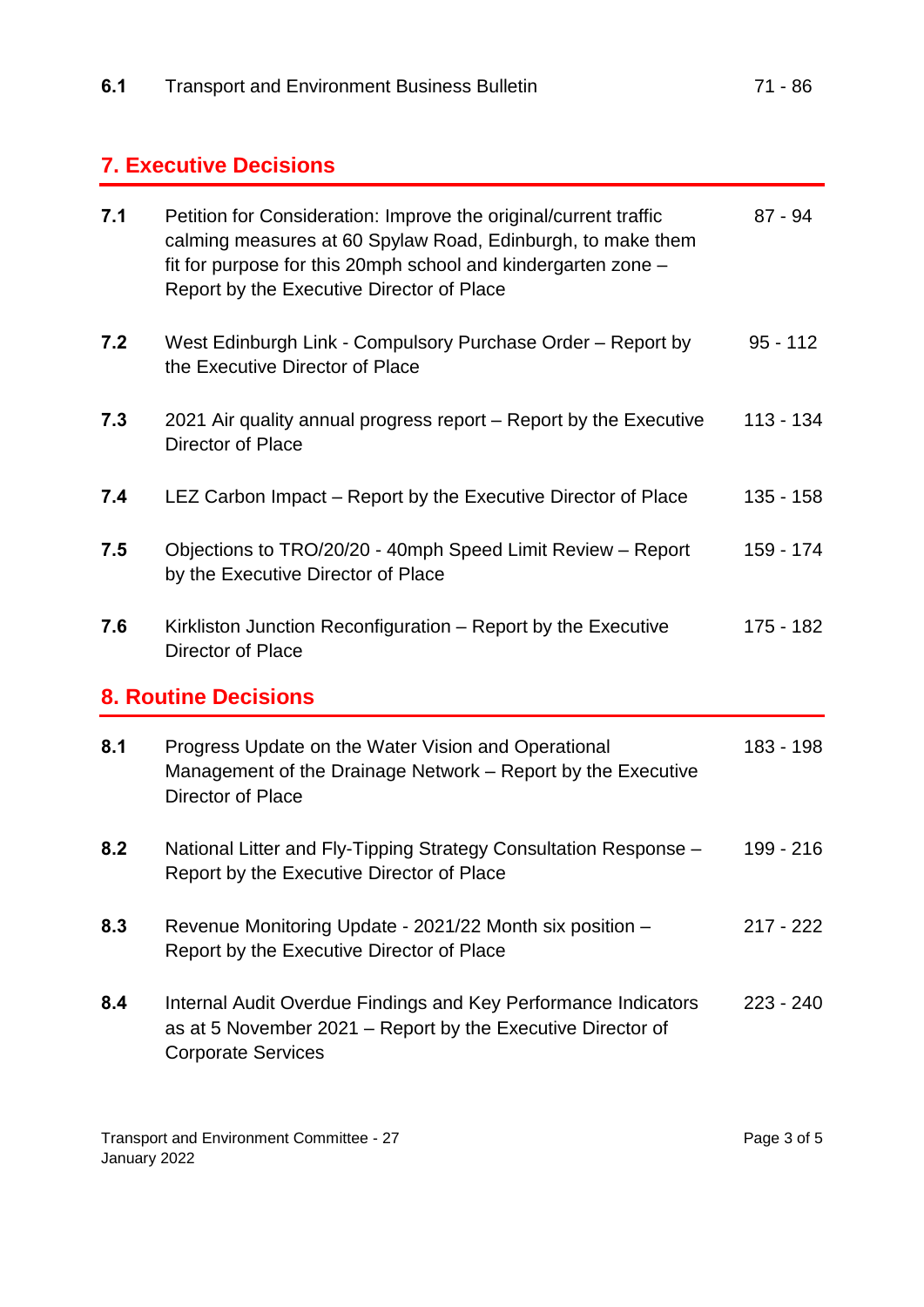**8.5** Place Directorate Internal Audit Actions Update – Report by the Executive Director of Place 241 - 248

#### **9. Motions**

**9.1** If any.

## **Deputations**

#### **Nick Smith**

Service Director, Legal and Assurance

## **Committee Members**

Councillor Lesley Macinnes (Convener), Councillor Karen Doran (Vice-Convener), Councillor Eleanor Bird, Councillor Maureen Child, Councillor Graham Hutchison, Councillor David Key, Councillor Kevin Lang, Councillor Claire Miller, Councillor Stephanie Smith and Councillor Iain Whyte

## **Information about the Transport and Environment Committee**

The Transport and Environment Committee consists of 11 Councillors and is appointed by the City of Edinburgh Council.

This meeting of the Transport and Environment Committee is being held virtually by Microsoft Teams.

#### **Further information**

If you have any questions about the agenda or meeting arrangements, please contact Veronica Macmillan or Taylor Ward, Committee Services, City of Edinburgh Council, Business Centre 2.1, Waverley Court, 4 East Market Street, Edinburgh EH8 8BG, Tel 0131 529 4283, email veronica.macmillan@edinburgh.gov.uk / taylor.ward@edinburgh.gov.uk.

The agenda, minutes and public reports for this meeting and all the main Council committees can be viewed online by going to the Council's online [Committee Library.](https://democracy.edinburgh.gov.uk/ieDocHome.aspx?bcr=1)

Live and archived webcasts for this meeting and all main Council committees can be viewed online by going to the Council's [Webcast Portal.](https://edinburgh.public-i.tv/core/portal/home)